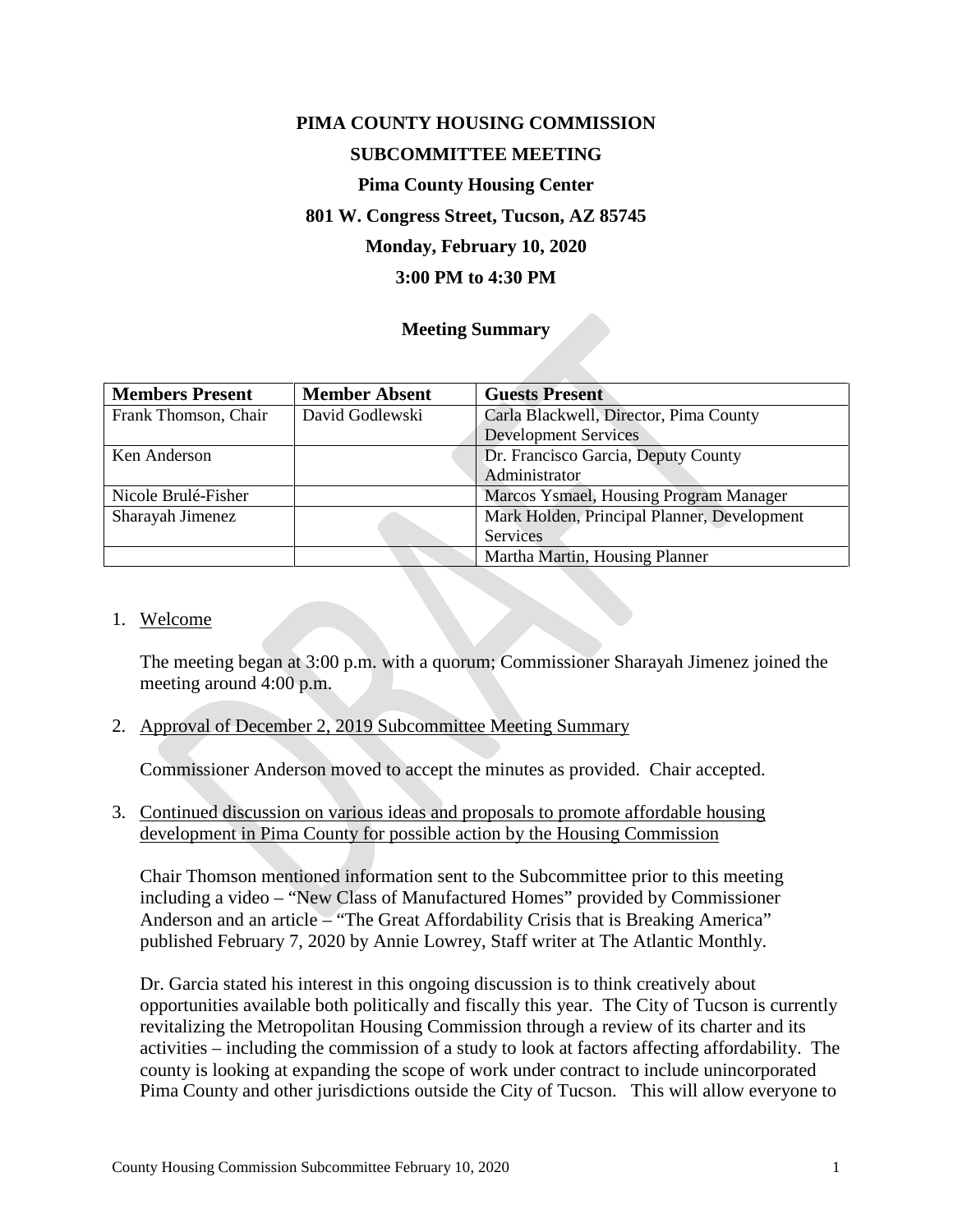work from the same set of data that is very focused on this particular Mark Holden and looks at a lot of different solutions for a whole spectrum [of housing needs]. The merger of CSET and CDNC, how they communicate with each other and with Development Services provides a lot of knowledge and history to inform this conversation. This is a good time to take stock, gather new data, come up with new creative solutions over next 12 months and maybe present bold new policy initiatives to the Board of Supervisors. That is the context. And with the possible economic downturn in the future, how do we keep moving forward.

Chair Thomason agreed other jurisdictions need this information yet the gap exists and a downtown will worsen things. This is what we've done with the RTA which has provided for all jurisdictions. It's a workable approach for housing.

Commissioner Fisher discussed her connection to this Commission as a result of her work on homeless issues with Supervisor Ally Miller.

Everyone agrees it's a nationwide problem where many different approaches are underway, some of which may work locally.

The Atlantic article most importantly addresses the major gap in affordable housing despite a currently strong economy. The system for the development of housing throughout the country over 60 years no longer works. The desirable amenities that have been added to building and zoning codes has contributed to the increasing costs of housing.

Mark Holden noted the article helped explains how many issues compounding housing affordability – the high cost of childcare, school loans, stagnant wages.

Marcos Ysmael commented the affordability crisis has creeped up into middle income and upper income market sectors due to aging households remaining in place; millennials living at home with parents; increased number of singles (as a result of divorces or death of spouses); the loss of local builders and developers as a result of the last great recession; and middle and upper income sectors struggling with housing costs. He commented on the availability and limitations of federally funded housing programs in Pima County.

Commissioner Fisher said training for the trades should be a part of this broad, aggressive approach to addressing housing affordability.

Chair Thompson said another solution is reduction of [construction, development] fees.

Commissioner Anderson said another solution [strategy] is the affordability and appeal of modern manufactured housing. Development Director Carla Blackwell asked about the code standards of manufactured housing. Commissioner Anderson said they meet HUD code, City of Phoenix Residential Zone and Design Standards and Freddie and Fannie Mae "Choice Home Certification" standards.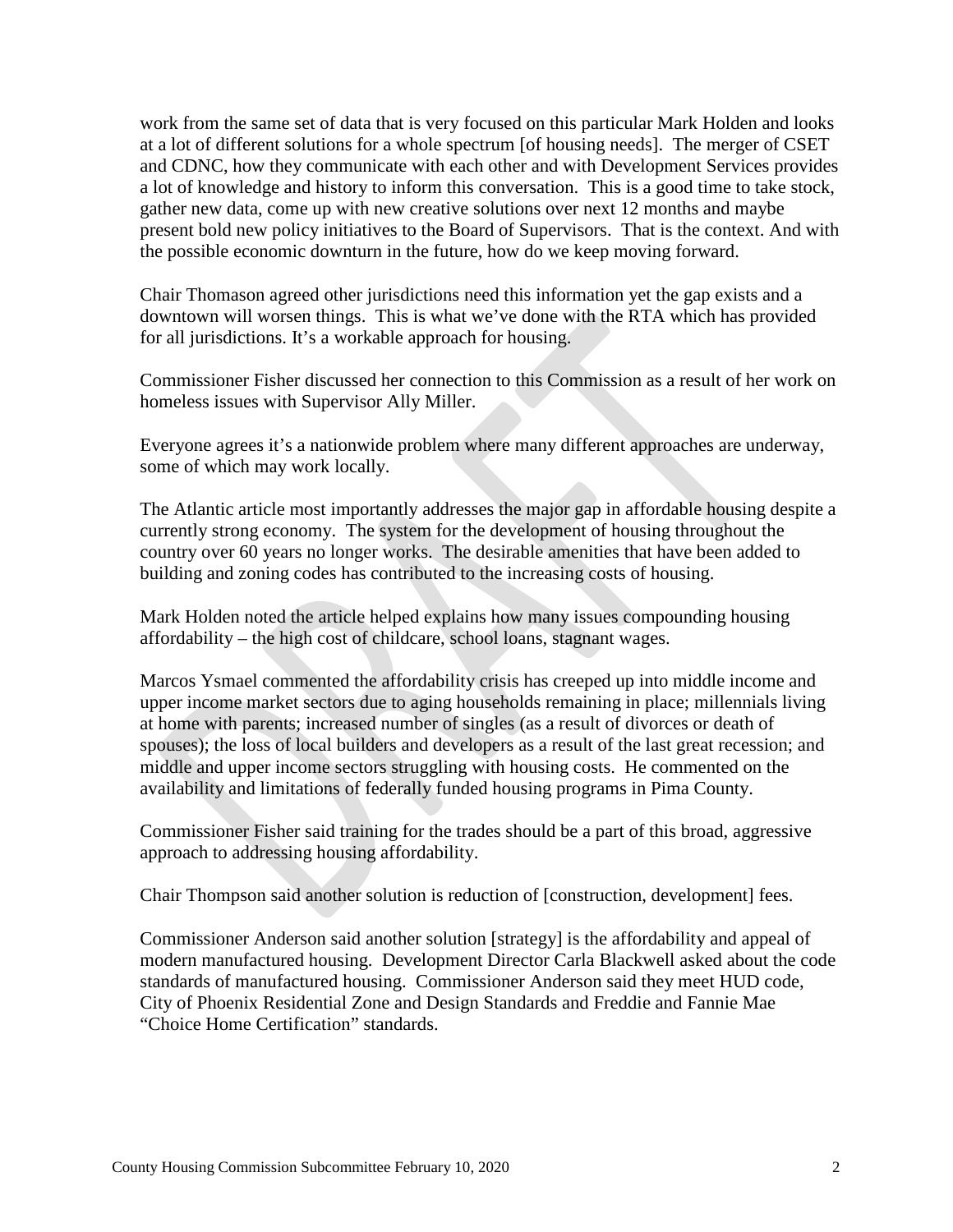Mark Holden noted different standards for modular, mobile and manufactured housing. Commissioner Anderson offered to send the Choice Home Certification standards to Carla Blackwell, Mark Holden and Dr. Garcia.

Mark Holden asked whether these units are permitted by state department of housing. Commissioner Anderson answered they are sold to builders who comply with county development services – they could be marketed to individuals, housing authorities and by nonprofit developers.

Carla Blackwell said these units are not temporary, meets code, and as they start to appraise [more], that will help battle [the perception they are less valuable than stick-built homes].

Commission Anderson said [on behalf of the Arizona Manufactured Housing Association] we don't intend to go to neighborhoods with deed restrictions [i.e. HOAs]. We intend to help with the affordability crisis. Over 50 manufactured homes have been placed in the City of Tucson with only one complaint. Another advantage – additional sections can be added as households grow or they want to expand.

Dr. Garcia said by late March, early April, they may start digging in at least phase one of the City/County Housing Study. As other phases of the study are completed, they may look at other issues to see what value can be extracted and used for our conversations with the City and other jurisdictions for a much more coordinated effort and response.

Marcos Ysmael mentioned the Southern Arizona Builders Association and Southern Arizona Housing Market Newsletter provided current, ongoing data reports.

Commissioner Fisher said the Tucson Association of Realtors maintains statistics on their website for public information and completed a study last year which has not been released, but will show why there are no homeownership opportunities in downtown Tucson for the average person to afford. She asked how are we incentivizing homeownership in downtown?

Commissioner Jimenez agreed and is working with Thrive on Five where homeownership is a goal. None of the nonprofits are taking it on. No one is taking ownership of this problem that affects not only downtown, but suburban areas. There, REITS [Real Estate Investment Trusts] have taken over much of the affordable housing [stock]. This [adversely] impacts neighborhood character.

Commissioner Thomson said homeownership is one way many build wealth whereas rentals do not produce value [for the households].

Marcos Ysmael offered to provide reports that compare [ownership rates] in various Arizona counties.

Commissioner Jimenez mentioned Ryan Stephenson's efforts to bring the Incremental Development Alliance Small Scale Workshop to Tucson to help small, infill developers provide affordable housing - triplexes, duplexes – with incentives and zoning to help.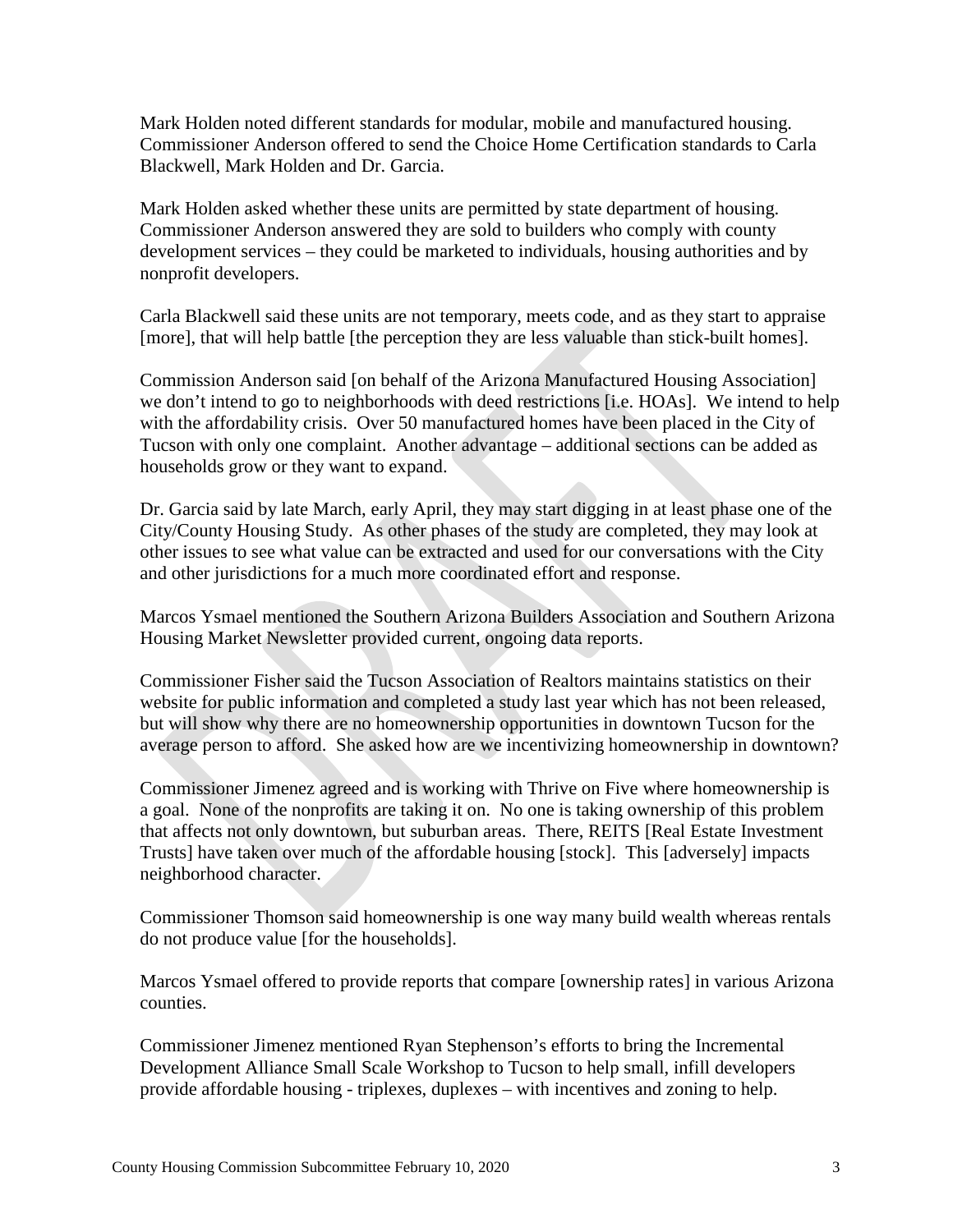Carla Blackwell said there are several designated infill incentive districts in Pima County – Flowing Wells, Kleindale and Benson Highway where developers have been given the opportunity to offer creative solutions without some of the typical restrictions on development.

Carla Blackwell described a California initiative stretching the corridor between San Francisco and the Silicon Valley where abandoned retail facilities can be redeveloped into a variety of housing types for up to 25,000 new housing units.

Marcos Ysmael said there are a few small-scale developers in Pima County – Habitat for Humanity, La Frontera (actually larger scale), Primavera, TMM Family Services, Pima County Community Land Trust and Compass Affordable Housing.

Commissioner Jimenez would like to see the Pima County Community Land Trust expand its housing development efforts.

Marcos Ysmael said the Incremental Development Alliance training will be beneficial especially for the local nonprofit housing developers struggling to find resources.

Marcos Ysmael said we need to offset costs of waivers and recommended county general funds. Discussion covered taxes, "pay as you go" (county bond funds, federal HOME and CDBG funds, and political considerations such as roads.

Marcos Ysmael asked whether county can change how and when the Impact Fee is applied. Carla Blackwell said statute dictates it has collected at time of permitting but if someone is adding on to an existing house, no new fees are required. For another unit – guesthouse - on a homeowner's lot, no new fees are required; however, a whole new housing unit on a homeowner's lot would require the payment of impact fees.

Members discussed adding a new fee on Airbnb that effectively takes away housing stock adding to the short supply.

Carla Blackwell recommended staying away from any new taxes for now and looking more at the redevelopment aspects where a case can be made for not paying impact fees as something existing already generated fees. For example, the Foothills Mall already built out the roads and sewer connections. As the owners propose a redevelopment for this site, they will not be required to pay impact and sewer fees.

Commissioner Thomson said we reached the end of our time.

Carla Blackwell asked what are the next steps.

Dr. Garcia said he will report to the subcommittee in March on the scope of work for the City/County housing study – and will put that in your inbox. The goal is to speed up this process – obtain data in parallel to city and planning – which will be a jumping off point –